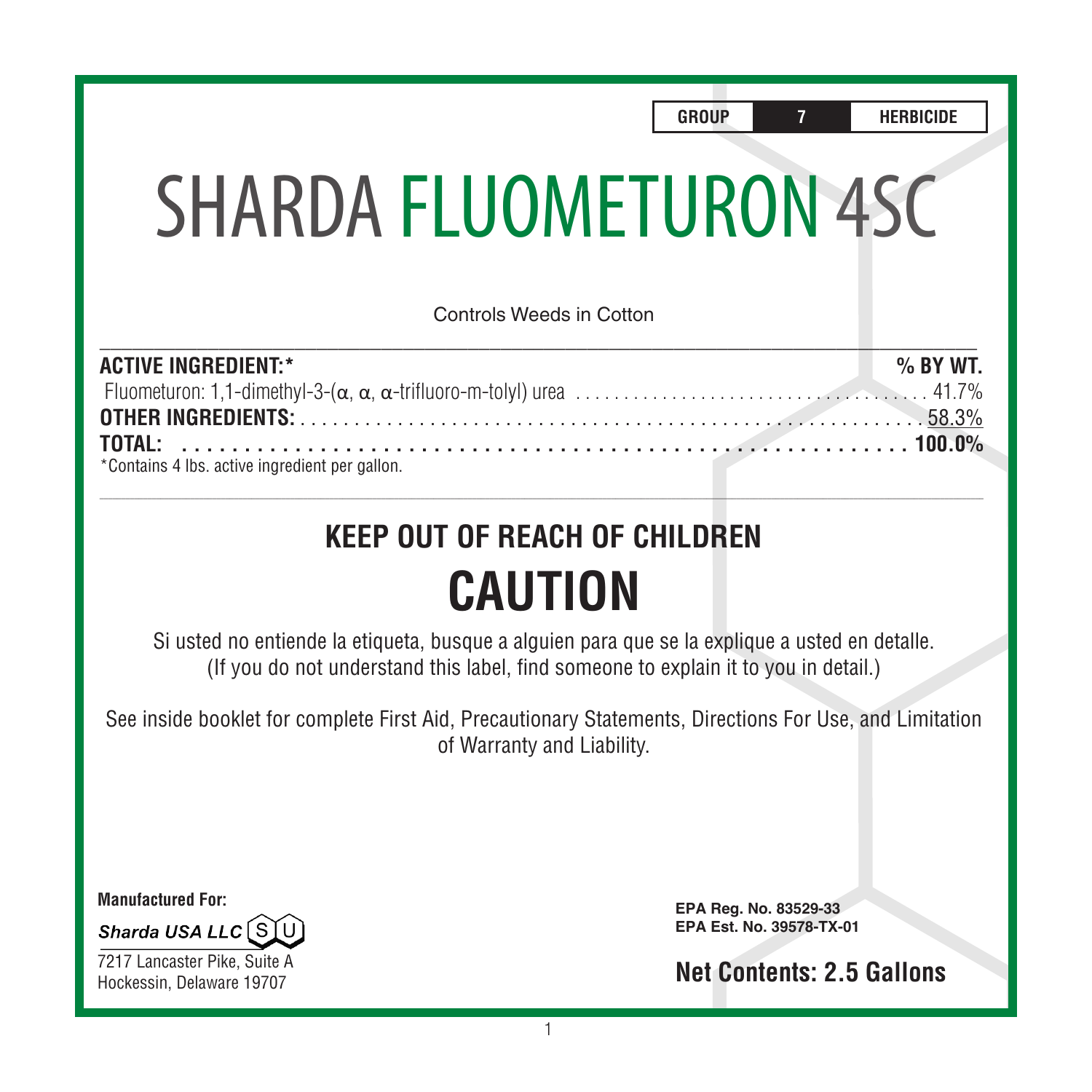|                                                | <b>FIRST AID</b>                                                                                                                                       |
|------------------------------------------------|--------------------------------------------------------------------------------------------------------------------------------------------------------|
| <b>IF ON SKIN OR</b>                           | • Take off contaminated clothing.                                                                                                                      |
| <b>CLOTHING:</b>                               | • Rinse skin immediately with plenty of water for 15-20 minutes.                                                                                       |
|                                                | • Call a poison control center or doctor for treatment advice.                                                                                         |
| <b>IF INHALED:</b>                             | • Move person to fresh air.                                                                                                                            |
|                                                | • If person is not breathing, call 911 or an ambulance; then give artificial respiration, preferably mouth-to-mouth if possible.                       |
|                                                | • Call a poison control center or doctor for further treatment advice.                                                                                 |
| <b>IF SWALLOWED:</b>                           | • Call a poison control center or doctor immediately for treatment advice.                                                                             |
|                                                | • Have person sip a glass of water if able to swallow.                                                                                                 |
|                                                | • Do not induce vomiting unless told to do so by a poison control center or doctor.                                                                    |
|                                                | • Do not give anything by mouth to an unconscious person.                                                                                              |
| IF IN EYES:                                    | • Hold eye open and rinse slowly and gently with water for 15-20 minutes.                                                                              |
|                                                | • Remove contact lenses, if present, after the first 5 minutes; then continue rinsing eye.                                                             |
|                                                | • Call a poison control center or doctor for treatment advice.                                                                                         |
|                                                | <b>HOT LINE NUMBER:</b> For 24 Hour Medical Emergency Assistance (Human or Animal), or Chemical Emergency Assistance (Spill, Leak, Fire, or            |
|                                                | Accident), Call 1-800-222-1222. Have the product container or label with you when calling a poison control center or doctor or going for treatment.    |
|                                                | NOTE TO PHYSICIAN: If this product is ingested, lavage stomach or induce vomiting. A slurry of activated charcoal in water can be left in the stomach. |
| Give a saline laxative and supportive therapy. |                                                                                                                                                        |

## **PRECAUTIONARY STATEMENTS HAZARDS TO HUMANS AND DOMESTIC ANIMALS CAUTION**

Harmful if absorbed through skin. Harmful if inhaled. Harmful if swallowed. Causes moderate eye irritation. Avoid contact with skin, eyes or clothing. Wash thoroughly with soap and water after handling and before eating, drinking, chewing gum, or using tobacco. Wear long-sleeved shirt and long pants, socks, shoes, and gloves. Remove and wash contaminated clothing before reuse. Avoid breathing spray mist. Avoid contact with eyes or clothing. Wear protective eyewear. Wear: Long-sleeved shirt and long pants, socks, shoes, and gloves.

## **PERSONAL PROTECTIVE EQUIPMENT (PPE)**

#### **Mixers and loaders using aerial application must wear:**

- coveralls over long-sleeved shirt and long pants
- waterproof gloves
- chemical-resistant footwear
- socks
- a chemical-resistant apron

## **All other mixers, loaders, applicators, flaggers, and other handlers must wear:**

- long-sleeved shirt
- long pants
- shoes and socks, and
- waterproof gloves (except applicators and flaggers)

See engineering controls section for additional requirements and options.

Follow manufacturer's instructions for cleaning/maintaining PPE. If no such instructions for washables exist, use detergent and hot water. Keep and wash PPE separately from other laundry. Discard clothing or other absorbent materials that have been drenched or heavily contaminated with this product's concentrate. Do not reuse them.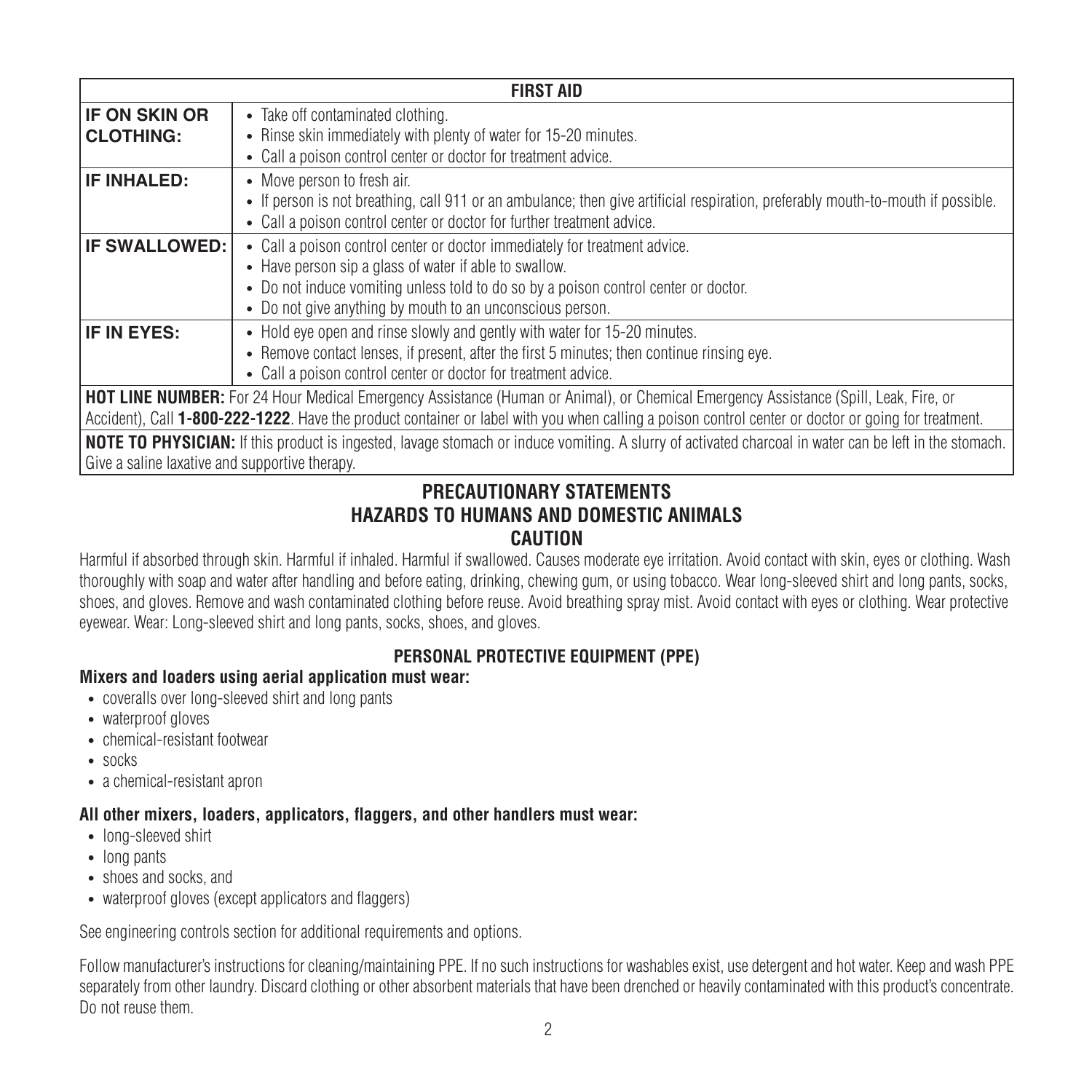## **ENGINEERING CONTROLS**

When handlers use closed systems or enclosed cabs in a manner that meets the requirements listed in the Worker Protection Standard [WPS) for agricultural pesticides [40 CFR 170.240(d)(4-6)], the handler PPE requirements may be reduced or modified as specified in the WPS.

**Enclosed Cockpits for Aerial Applicators Engineering Controls:** Pilots must use an enclosed cockpit that meets the requirements listed in the Worker Protection Standard (WPS) for agricultural pesticides [40 CFR 170.240(d)(6)].

**Important:** When reduced PPE is worn because a closed system is being used, handlers must be provided all PPE specified above for "Applicators and Other Handlers" and have such PPE immediately available for use in an emergency such as a spill or equipment breakdown.

#### **Users should:**

### **USER SAFETY RECOMMENDATIONS**

- Wash hands thoroughly with soap and water after handling and before eating, drinking, chewing gum, using tobacco, or using the toilet. Users should remove clothing/PPE immediately if pesticide gets inside; then wash thoroughly and put on clean clothing.
- Remove PPE immediately after handling this product. Wash the outside of gloves before removing. As soon as possible, wash thoroughly and change into clean clothing.

## **ENVIRONMENTAL HAZARDS**

Fluometuron is known to leach through soil into groundwater under certain conditions, including karst, geology areas, as a result of registered uses. Use of this product in areas where soils are permeable, particularly where the water table is shallow, may result in groundwater contamination. Do not apply directly to water, to areas where surface water is present, or to intertidal areas below the mean high water mark. Do not contaminate water when cleaning equipment or disposing of equipment washwaters or rinsate.

#### **Groundwater advisory**

Do not apply within 100 feet of any well used for potable water. Do not apply to fields with dewatering or agricultural drainage wells. Do not apply this product within 100 feet from the edge of areas containing karst topographical features containing sinkholes, caverns, springs, and sinking or disappearing streams. Where groundwater aquifers exist at a depth of 30 feet or less from the surface, do not apply this product where soils are Hydrologic Group A.

## **INTEGRATED PEST MANAGEMENT**

This product may be applied as part of an Integrated Pest Management (IPM) program that can include biological, cultural, and genetic practices aimed at preventing economic pest damage. IPM principles and practices include field scouting or other detection methods, correct target pest identification, population monitoring, and treating when target pest populations reach locally determined action thresholds. Consult your state cooperative extension service, professional consultants, or other qualified authorities to determine appropriate action treatment threshold levels for treating specific pest/crop systems in your area.

#### **RESISTANCE**

When herbicides that affect the same biological site of action are used repeatedly over several years to control the same weed species in the same field, naturally-occurring resistant biotypes may survive a correctly applied herbicide treatment, propagate, and become dominant in that field. Adequate control of resistant weed biotypes cannot be achieved. If weed control is inadequate, it may be necessary to re-treat problem areas using a product that affects a different site of action.

To delay the proliferation and possible dominance of herbicide-resistant weed biotypes and better manage herbicide resistance, change cultural practices within and between crop seasons by using a combination of tillage, re-treatment, tank mix partners and/or sequential herbicide applications that have a different site of action. Weed escapes that go to seed will promote the spread of resistant biotypes.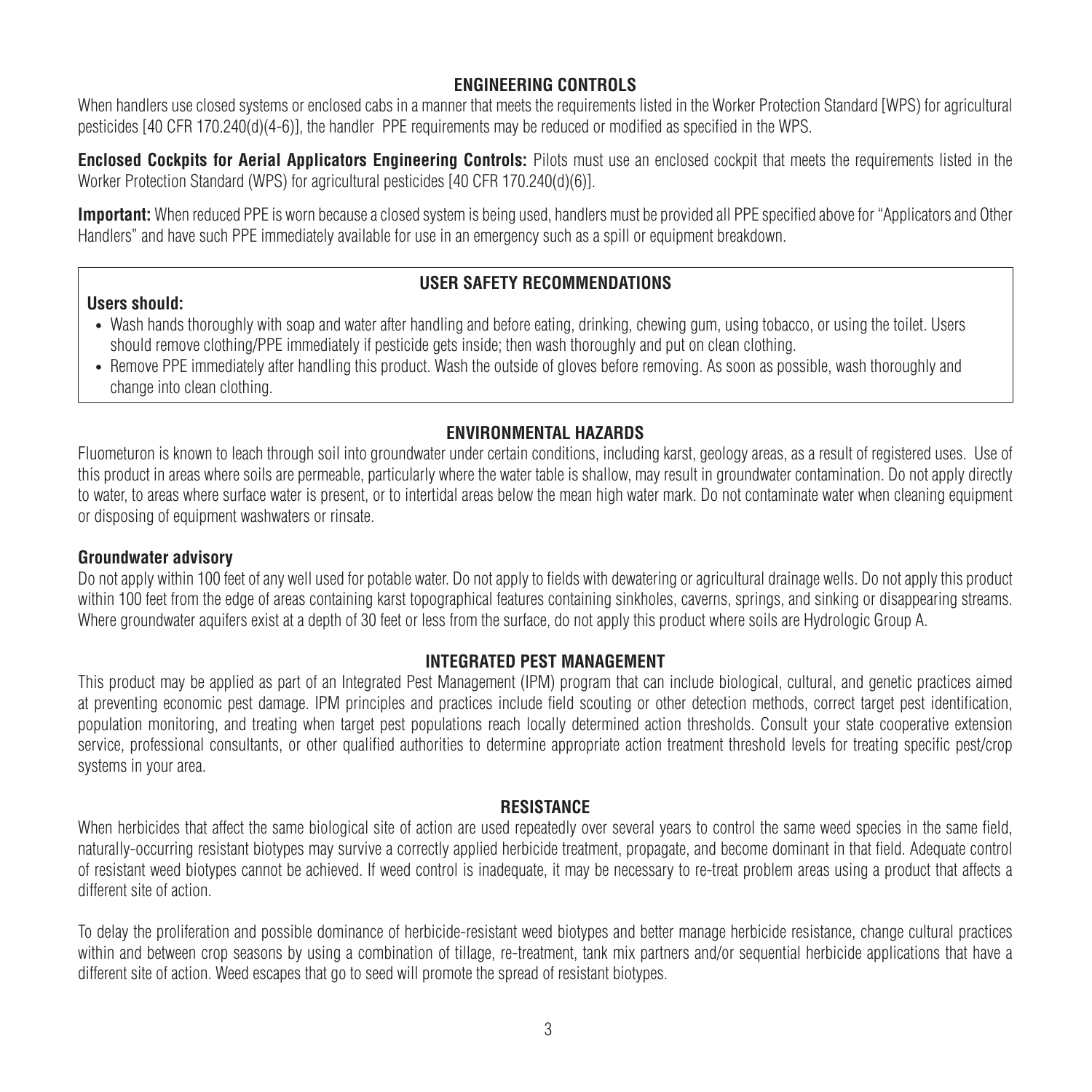Keep accurate records of pesticide products applied to individual fields to help obtain information on the spread and dispersal of resistant biotypes. Consult your agricultural dealer, consultant, applicator, and/or appropriate state agricultural extension service representative for specific alternative cultural practices or herbicide application methods available in your area.

## **DIRECTIONS FOR USE**

It is a violation of Federal law to use this product in a manner inconsistent with its label.

**SHARDA FLUOMETURON 4SC** is a suspension concentrate containing 4 pounds of active ingredient per gallon of product.

Do not apply this product in a way that will contact workers or other persons, either directly or through drift. Only protected handlers may be in the area during application. For any requirements specific to your State or Tribe, consult the agency responsible for pesticide regulation. Do not apply this product through any type of irrigation system.

## **AGRICULTURAL USE REQUIREMENTS**

Use this product only in accordance with its labeling and with the Worker Protection Standard, 40 CFR Part 170. This Standard contains requirements for the protection of agricultural workers on farms, forests, nurseries, and greenhouses, and handlers of agricultural pesticides. It contains requirements for training, decontamination, notification, and emergency assistance. It also contains specific instructions and exceptions pertaining to the statements on this label about personal protective equipment (PPE) and restricted entry interval. The requirements in this box only apply to uses of this product that are covered by the Worker Protection Standard.

Do not enter or allow worker entry into treated areas during the restricted-entry interval (REI) of 24 hours.

**Exception:** If the product is soil-injected or soil-incorporated, the Worker Protection Standard, under certain circumstances, allows workers to enter the treated area if there will be no contact with anything that has been treated.

PPE required for early entry to treated areas that is permitted under the Worker Protection Standard and that involves contact with anything that has been treated such as plants, soil, or water is:

- Coveralls worn over a short-sleeved shirt and short pants
- Chemical-resistant gloves made of any waterproof material
- Chemical-resistant footwear plus socks, and
- Protective eyewear

**SHARDA FLUOMETURON 4SC** controls annual grasses and annual broadleaf weeds in cotton, including:

## **Annual Grass Weeds**

Barnyardgrass **Foxtail** Crabgrass Goosegrass Crowfootgrass Ryegrass Fall panicum Signalgrass (*Brachiaria*)

## **Annual Broadleaf Weeds**

Buttonweed Pigweed Cocklebur **Prickly** sida (teaweed) Florida pusley **Purslane** Groundcherry (Wright) Ragweed Jimsonweed Sesbania Lambsquarters Sicklepod Marestail (Horseweed) Smartweed Morningglory **Tumbleweed**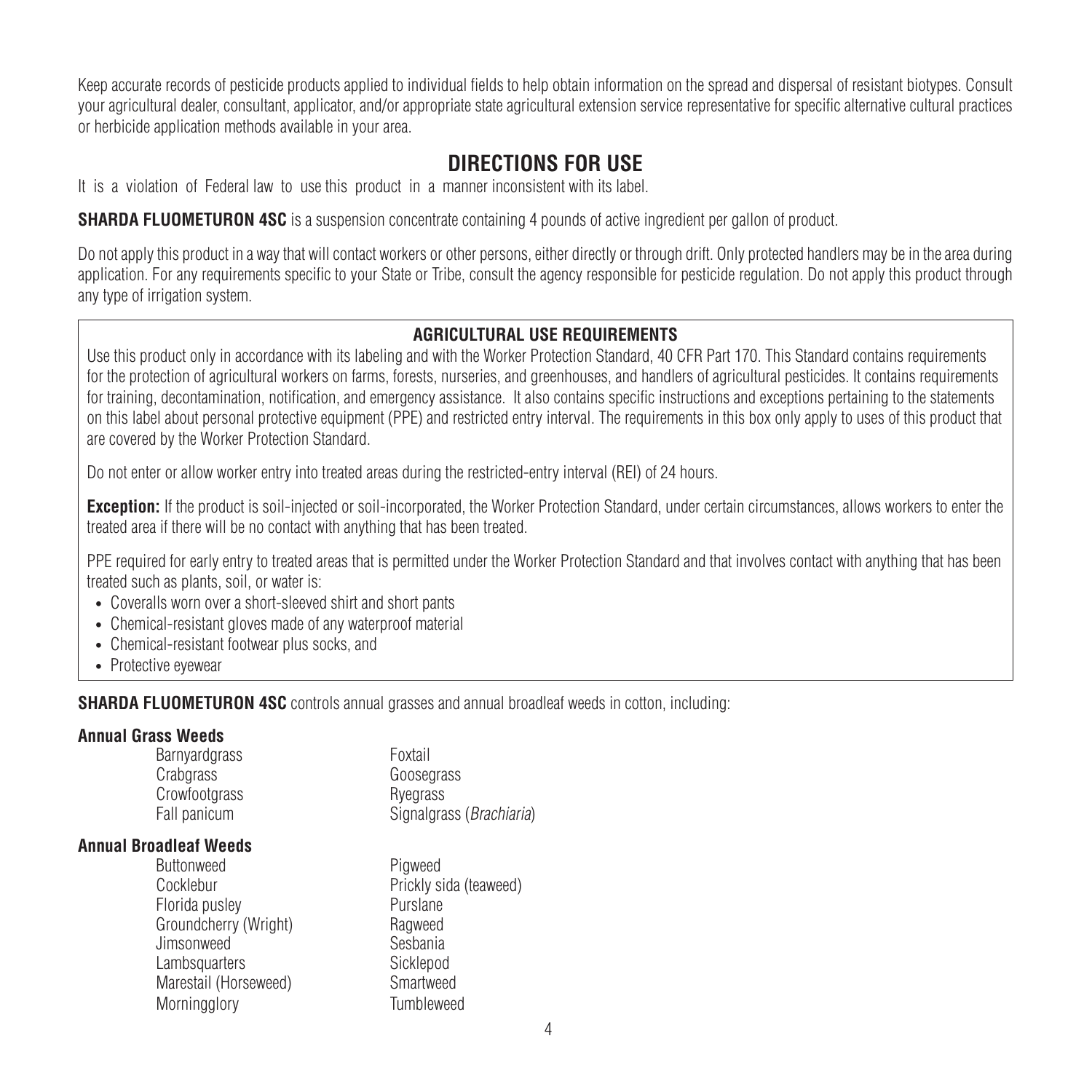**SHARDA FLUOMETURON 4SC** applied at 4 pts. per acre is not effective in controlling established perennial weeds such as Johnsongrass from rhizomes.

## **Cotton**

Apply **SHARDA FLUOMETURON 4SC** pre-plant, pre-emergence, and post-emergence.

For pre-plant and pre-emergence treatment only, tank mix **SHARDA FLUOMETURON 4SC** with most liquid nitrogen fertilizers. **SHARDA FLUOMETURON 4SC** can be combined with other herbicides in cotton as directed in the **COMBINATIONS** section.

## **Pre-Plant/Pre-Emergence Precautions**

**SHARDA FLUOMETURON 4SC** used pre-plant or pre-emergence in combination with a soil-applied organophosphate insecticide applied at planting can result in cotton injury. Applying **SHARDA FLUOMETURON 4SC** to cotton in combination with any product containing clomazone can result in crop injury. To the extent consistent with applicable law, Sharda USA LLC will not be held responsible for losses or damage resulting from such uses of this product with any clomazone-containing product. Rainfall that is sufficient to germinate seeds or for growing crops is adequate to activate the herbicidal activity of **SHARDA FLUOMETURON 4SC**. The herbicidal activity of **SHARDA FLUOMETURON 4SC** may be delayed or reduced under dry weather conditions. Cultivate if weeds develop.

### **Pre-Plant/Pre-Emergence Restrictions**

- Do not make a second application of **SHARDA FLUOMETURON 4SC** earlier than 20 days following the initial application.
- Do not make more than two applications of **SHARDA FLUOMETURON 4SC** to the same crop in the same field in any given year.
- **AZ and NM:** Do not apply within 60 days of harvest. Do not feed foliage from treated cotton plants to livestock.
- Do not plant crops other than cotton after the last application of **SHARDA FLUOMETURON 4SC** without the following plantback intervals or crop injury may occur.

### **Plantback intervals for the following crops (except for AZ and NM):**

| Wheat:                             | 3 months  |
|------------------------------------|-----------|
| Corn (field, sweet) and peanuts:   | 8 months  |
| Rice, grain sorghum, and soybeans: | 9 months  |
| All other crops:                   | 12 months |

## **Table 1. Application Soil Restrictions**

Broadcast Rates per Pints per Acre of **SHARDA FLUOMETURON 4SC** and Active Ingredient Equivalent

| <b>Soil Texture</b>                     | <b>Maximum One-Time</b>     | <b>Annual Maximum Number</b>    | <b>Annual Maximum</b>       |
|-----------------------------------------|-----------------------------|---------------------------------|-----------------------------|
|                                         | <b>Application Rate</b>     | <b>Of Applications Per Year</b> | <b>Application Rate</b>     |
| Sand, loamy sand, and sandy loam soils  | 2 pts.<br>$(1$ lb. a.i./A)  |                                 | 4 pts.<br>$(2$ lbs. a.i./A) |
| Loam, silt loam, silt, sandy clay loam, | $3.2$ pts.                  |                                 | 6 pts.                      |
| silty clay loam, and clay loam soils    | $(1.6$ lbs. a.i./A)         |                                 | $(3$ lbs. a.i./A)           |
| Sandy clay, silty clay, and clay soils  | 4 pts.<br>$(2$ lbs. a.i./A) |                                 | 6 pts.<br>$(3$ lbs. a.i./A) |

## **Additional State and Local Requirements**

Applicators must follow all state and local pesticide drift requirements regarding application of products containing Fluometuron. Where states have more stringent regulations, they must be observed. Before applying **SHARDA FLUOMETURON 4SC**, refer to Table 1 in the **Application Soil Restrictions** section for specific application rate/soil restrictions.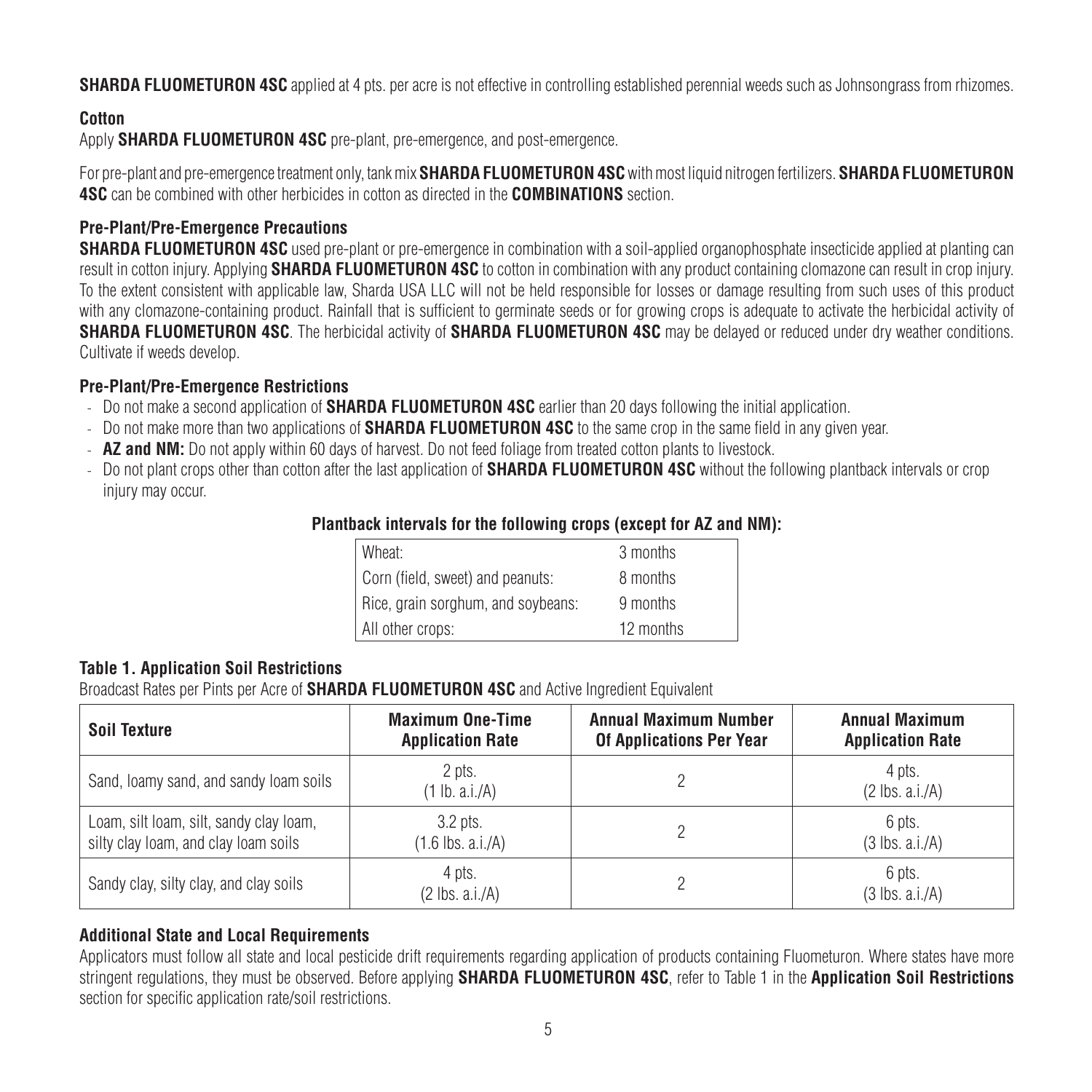**AR, LA, and MS only:** Use 1.6 pints of **SHARDA FLUOMETURON 4SC** per acre on sandy loam soils low in organic matter.

AZ and NM only: Cotton, corn, and grain sorghum can be planted the next spring. Do not plant treated areas to other crops until 1 year after last application. Do not use on sandy or coarse-textured soil of less than 1% organic matter.

**West TX only:** Do not use **SHARDA FLUOMETURON 4SC** on sandy, loamy sand, or fine sandy loam soils. Do not use **SHARDA FLUOMETURON 4SC** on cotton planted in furrows.

## **Pre-Plant Treatment (except AZ and NM)**

**SHARDA FLUOMETURON 4SC** may be applied for burndown of existing annual weeds and residual control of weeds prior to planting cotton. Apply 2 to 4 pints per acre of **SHARDA FLUOMETURON 4SC** 15 to 75 days prior to anticipated planting. Use the lower rate on light silt and sandy soils low in organic matter. Apply before weeds germinate or before weed seedlings are more than 2 inches tall. If weeds are emerged prior to application, add a surfactant. When emerged weeds are taller than 2 inches, or weeds not listed on the **SHARDA FLUOMETURON 4SC** label are present, **SHARDA FLUOMETURON 4SC** may be tank mixed with other products registered for pre-plant applications in cotton. Consult tank mix product labels for specific rate instructions and precautions. Early pre-plant applications may require additional weed control before planting. Refer to Table 1 in the **Application Soil Restrictions** section for specific application rate/soil restrictions before applying **SHARDA FLUOMETURON 4SC**.

It is the pesticide user's responsibility to ensure that all products in the listed mixtures are registered for the intended use. Users must follow the most restrictive directions and precautionary language of the products in the mixture (for example, first aid from one product, spray drift management from another).

Pre-emergence applications of herbicides with a similar mode of action (such as diuron) following a pre-plant application of **SHARDA FLUOMETURON 4SC** may result in cotton injury. This is most critical where applications of **SHARDA FLUOMETURON 4SC** are made less than 30 days pre-plant, on coarse-textured soils, and on soils low in organic matter.

**Mares tail (Horseweed):** For improved residual control of marestail, apply a pre-plant burndown tank mix of glyphosate plus dicamba DGA plus **SHARDA FLUOMETURON 4SC**, or glufosinate ammonium plus **SHARDA FLUOMETURON 4SC**.

## **Pre-Plant Incorporated Use (AZ and NM)**

Apply 3.2 pints per acre of **SHARDA FLUOMETURON 4SC** pre-plant as a broadcast spray after the beds for pre-plant irrigation are formed. Apply before the beds are dragged off (use a bed shaper set to remove 1 to 2 inches from beds) in preparation for planting. Furrow irrigation should precede the application and planting should follow as soon as possible. Plant into untreated soil after drag-off and return treated soil to the beds when furrows are reformed. Do not allow furrow irrigation water to pond over the beds. Before applying **SHARDA FLUOMETURON 4SC**, refer to Table 1 in the **Application Soil Restrictions**  section for specific application rate/soil restrictions.

## **Pre-Emergence Treatment**

Apply 2 to 4 pints **SHARDA FLUOMETURON 4SC** per acre. Use the lower rate on light silt and sandy soils low in organic matter. Before applying **SHARDA FLUOMETURON 4SC**, refer to Table 1 in the **Application Soil Restrictions** section for specific application rate/soil restrictions.

## **Plantback intervals must be as follows:**

- Wheat: 3 months
- Corn (field & sweet) & peanuts: 8 months
- Rice, grain sorghum, and soybeans: 9 months
- All other crops: 12 months

## **Post-Emergence Treatments**

**SHARDA FLUOMETURON 4SC** may be applied post-emergence to cotton, but pre-emergence to weeds or post-emergence to both cotton and weeds. Apply 2 to 4 pints per acre of **SHARDA FLUOMETURON 4SC**. Apply as a directed, semi-directed, or over-the-top spray. Apply **SHARDA FLUOMETURON 4SC** to cotton plants at any stage of growth from 3 inches high to layby. Use the higher rate when applying post-emergence to weeds; weeds should be no taller than 2 inches. Post-emergence herbicidal activity of **SHARDA FLUOMETURON 4SC** can be enhanced by using a surfactant that is FDA-approved for use on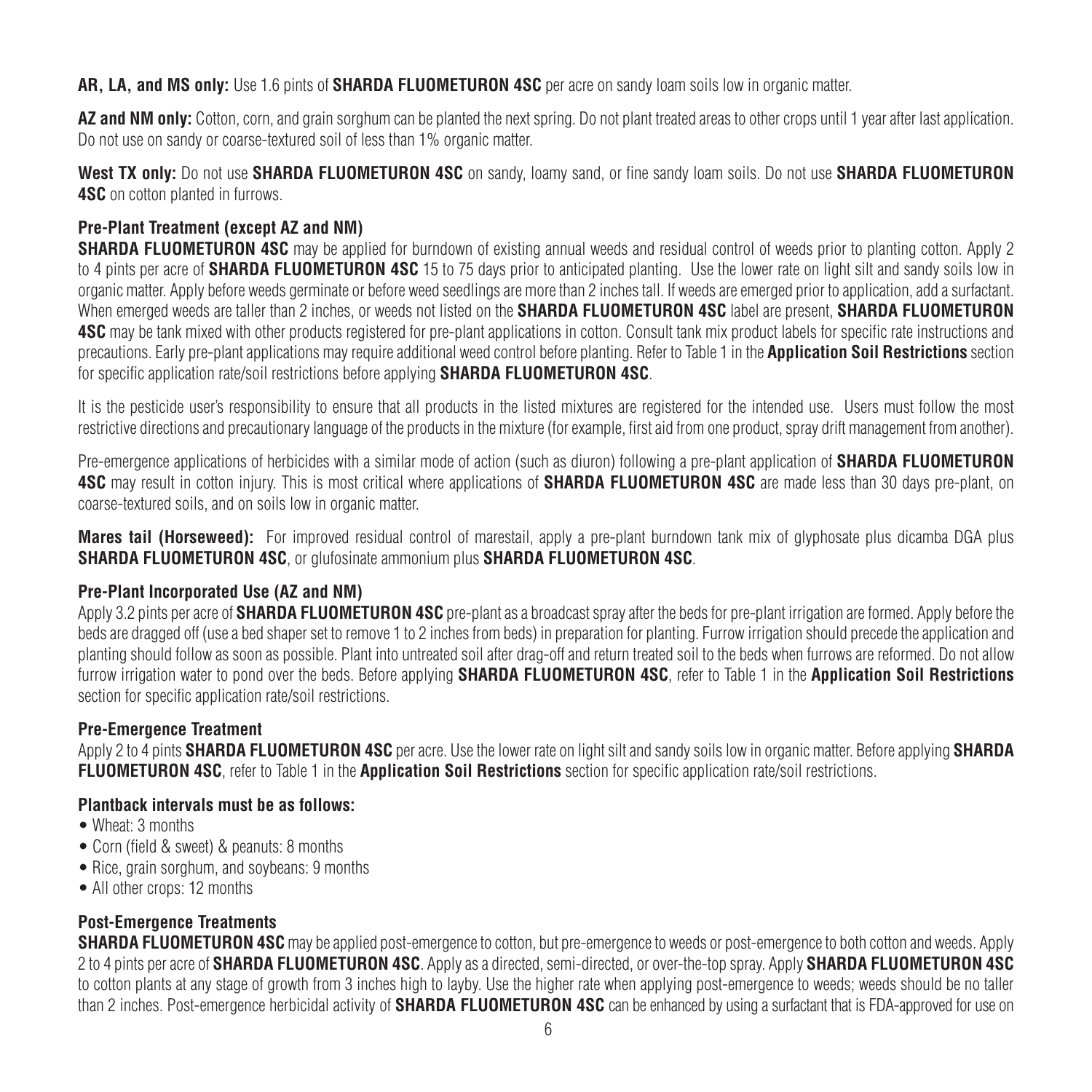food and feed crops and is compatible with **SHARDA FLUOMETURON 4SC**. The surfactant rate must not exceed 0.5% of the carrier volume (1 pint per 25 gallons of water). Before applying **SHARDA FLUOMETURON 4SC**, refer to Table 1 in the **Application Soil Restrictions** section for specific application rate/soil restrictions.

## **COMBINATIONS**

It is the pesticide user's responsibility to ensure that all products in the mixtures are registered for the intended use. Users must follow the most restrictive directions and precautionary language for each of the products in the mixture.

**Pyrimax® 3.2L and other products of pyrithiobac sodium:** A program of pyrithiobac sodium applied according to label directions plus **SHARDA FLUOMETURON 4SC** at 2 to 4 pints per acre applied pre-emergence followed by pyrithiobac sodium early post-emergence can be used for improved control of bristly starbur, coffee senna, common ragweed, Florida beggarweed, hemp sesbania, jimsonweed, ladysthumb, smartweed, lambsquarters, annual morningglory (cypressvine, entireleaf, ivyleaf, pitted, purple, red/scarlet, sharppod/cotton, smallflower), Pennsylvania smartweed, pigweed (red root, smooth, spiny),prickly sida, spotted spurge, spurred anoda, velvetleaf, and for suppression of palmer pigweed. On light silt and sandy soils low in organic matter, use the lower rate. Before applying **SHARDA FLUOMETURON 4SC**, refer to Table 1 in the **Application Soil Restrictions** section for specific application rate/soil restrictions.

## **Specific Weed Problems (Sicklepod, Wild Poinsettia, Yellow Nutsedge)**

For improved control of the above weeds and other labeled weeds that often occur in high populations and/or have multiple seasonal flushes, a program of pyrithiobac sodium at applied according to label directions plus **SHARDA FLUOMETURON 4SC** at 2 to 4 pints per acre applied pre-emergence followed by a post-emergence application of pyrithiobac sodium alone or in combination with MSMA or DSMA is recommend. On light silt and sandy soils low in organic matter, use the lower rate. Before applying **SHARDA FLUOMETURON 4SC**, refer to Table 1 in the **Application Soil Restrictions** section for specific application rate/soil restrictions.

## **Products containing Metolachlor**

Use in a tank mixture with **SHARDA FLUOMETURON 4SC** pre-emergence in cotton for control of all weeds as listed on both labels. This combination will also control spotted spurge, hyssop spurge, nodding spurge, and prostrate spurge. Apply to the soil surface at planting or after planting, but before weeds or crops emerge, using the appropriate rates from the metolachlor label and the following table.

It is the pesticide user's responsibility to ensure that all products in the listed mixtures are registered for the intended use. Users must follow the most restrictive directions and precautionary language of the products in the mixture (for example, first aid from one product, spray drift management from another).

### **SHARDA FLUOMETURON 4SC - Cotton Broadcast Rates per Acre when Applied with Parallel PCS or Other Metolachlor Products According to Label Directions**

| <b>Soil Texture</b>   | <b>SHARDA FLUOMETURON 4SC (pts.)</b> |  |  |
|-----------------------|--------------------------------------|--|--|
| Sand, Ioamy sand      | DO NOT USE                           |  |  |
| Sandy loam*           | 2.0                                  |  |  |
| Loam, silt loam, silt | $2.0 - 3.2$                          |  |  |
| Fine soil             | $32 - 40$                            |  |  |

\*Use on sandy loam soils only in eastern OK, Gulf Coast, Rio Grande Valley, and Eastern TX.

## **Combination Restrictions:**

- Do not apply **SHARDA FLUOMETURON 4SC** + Parallel PCS or other metolachlor products on sand or loamy sand soils or in areas where water is likely to "pond" over the bed or crop injury may occur.
- Do not apply broadcast to furrow-planted cotton.
- The use of **SHARDA FLUOMETURON 4SC** pre-plant or pre-emergence in conjunction with a soil-applied organophosphate insecticide at planting may result in injury to cotton. In addition, **SHARDA FLUOMETURON 4SC** applied to cotton with any application of Command (clomazone) herbicide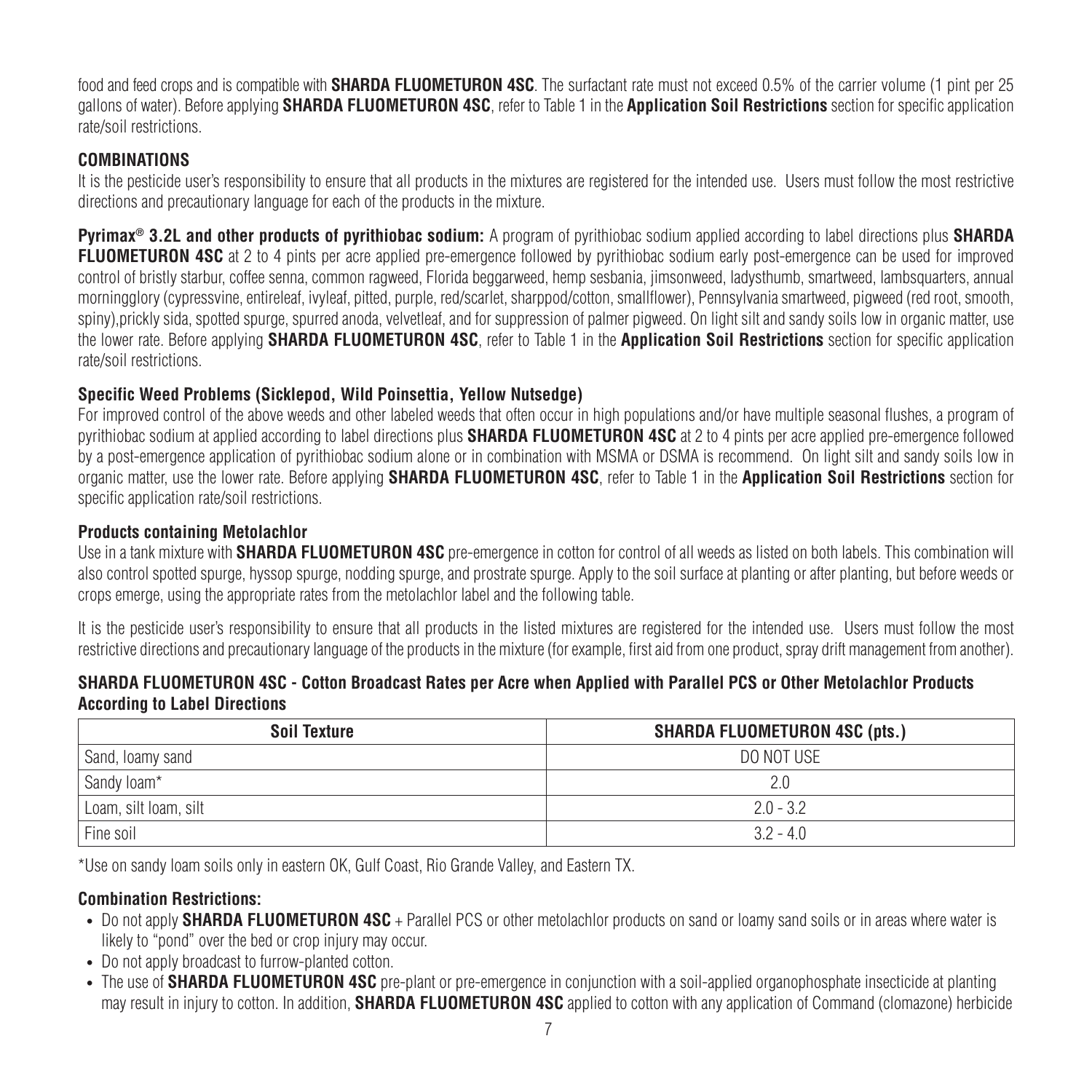may result in crop injury. To the extent consistent with applicable law, Sharda USA LLC will not be held responsible for losses or damage resulting from such uses.

• Do not use on Taloka silt loam, or crop injury may occur. Before applying **SHARDA FLUOMETURON 4SC**, refer to Table 1 in the **Application Soil Restrictions** for specific application rate/soil restrictions.

Refer to the appropriate metolachlor label for further instructions, precautions, and limitations.

**Note:** Do not feed treated forage to livestock or graze treated areas.

**Rotational Crops:** Refer to the crop rotation instructions for **SHARDA FLUOMETURON 4SC** alone on this label and for metolachlor alone on the Parallel PCS or other metolachlor product label.

**Triflurex® HFP or other products containing trifluralin:** Use in a tank mixture with **SHARDA FLUOMETURON 4SC** (all areas except AZ) or before an overlay with **SHARDA FLUOMETURON 4SC** in cotton for control of all weeds listed on both labels.

For the tank mixture, follow soil preparation and incorporation procedures for Trifluralin products. Apply **SHARDA FLUOMETURON 4SC** at rates specified below in a minimum of 15 gallons of water per acre tank mixed with trifluralin according to label directions.

### **SHARDA FLUOMETURON 4SC - Cotton (all areas except AZ) Broadcast Rates per Acre when Applied with Trifluralin Products According to Label Directions**

| Soil Texture                                                                | <b>Broadcast Rates Per Acre</b> |  |  |
|-----------------------------------------------------------------------------|---------------------------------|--|--|
|                                                                             | <b>SHARDA FLUOMETURON 4SC</b>   |  |  |
| Sand, Ioamy sand, sandy Ioam                                                | 2 pts.                          |  |  |
| Loam, silty clay loam*, silt loam, silt, sandy clay loam*, clay loam        | 3.2 pts.                        |  |  |
| Clay, clay loam, silty clay loam*, silty clay, sandy clay, sandy clay loam* | 4 pts.                          |  |  |

\*Silty clay loam and sandy clay loam are transitional soils. If these soils are predominantly sand or silt, they are usually classified as medium-textured soils. If predominantly clay, they are classified as fine-textured soils.

For the overlay, apply **SHARDA FLUOMETURON 4SC** as a pre-emergence soil surface treatment as specified on this label at 2 - 4 pints per acre after a pre-plant soil incorporated treatment of Trifluralin product. Apply Trifluralin product as specified on its label.

## **SHARDA FLUOMETURON 4SC + Trifluralin Restrictions:**

- Do not use the tank mix in AZ. Do not apply the tank mix of **SHARDA FLUOMETURON 4SC** + Trifluralin in liquid fertilizer.
- Refer to the Trifluralin label for directions, precautions, and limitations for use of that product as well as the directions, precautions, and limitations on this **SHARDA FLUOMETURON 4SC** label. It is the pesticide user's responsibility to ensure that all products in the listed mixtures are registered for the intended use. Users must follow the most restrictive directions and precautionary language of the products in the mixture (for example, first aid from one product, spray drift management from another).
- Before applying **SHARDA FLUOMETURON 4SC**, refer to Table 1 in the **Pre-Plant/Pre-Emergence Restrictions** for specific application rate soil restrictions.

**PROWL® and other Pendimethalin products:** Apply **SHARDA FLUOMETURON 4SC** as a pre-emergence surface treatment as specified on this label at 2 - 4 pts. per acre after a pre-plant treatment of Prowl or other appropriate pendimethalin product for control of all weeds listed on both labels. Refer to the pendimethalin product label for directions, precautions, and limitations for use of that product. Before applying **SHARDA FLUOMETURON 4SC**, refer to Table 1 in the **Application Soil Restrictions** for specific rate/soil restrictions.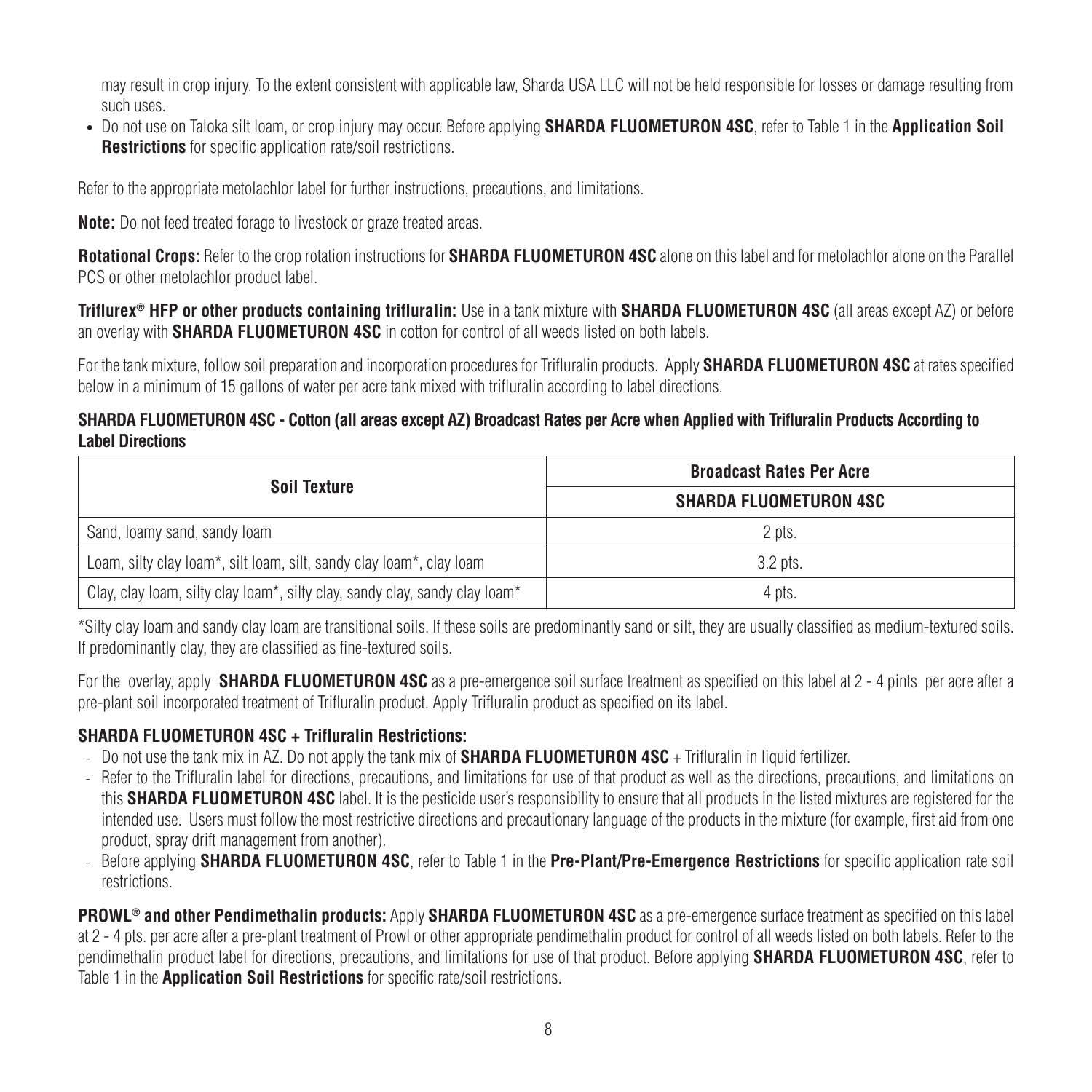**DSMA OR MSMA: SHARDA FLUOMETURON 4SC** may be tank mixed with DSMA or MSMA and applied as a directed spray to cotton from 3 inches high to first bloom. Use the broadcast rate of 2 - 4 pts. of **SHARDA FLUOMETURON 4SC** per acre and the necessary amount of DSMA or MSMA plus 0.5% of a surfactant that is approved by FDA for use on food and feed crops and is compatible with **SHARDA FLUOMETURON 4SC** + DSMA or **SHARDA FLUOMETURON 4SC** + MSMA when applied to cotton. When using this mixture, do not allow spray to contact cotton foliage. Do not graze treated areas or feed treated forage to livestock. Adhere strictly to the dosage, precautions, and limitations of the labels of the products. Before applying **SHARDA FLUOMETURON 4SC**, refer to Table 1 in the **Application Soil Restrictions** for specific application rate/soil restrictions.

#### **APPLICATION PROCEDURES MIXING INSTRUCTIONS**

- 1. Fill spray tank 1/2 to 3/4 full with clean water or nitrogen solution.
- 2. Start agitation.
- 3. Pour **SHARDA FLUOMETURON 4SC** directly from the container into the partially filled spray tank.
- 4. If **SHARDA FLUOMETURON 4SC** is to be tank mixed with another herbicide, add that product after the **SHARDA FLUOMETURON 4SC** is thoroughly mixed in the partially filled spray tank.
- 5. Add the rest of the water or nitrogen solution.
- 6. Provide agitation during mixing and application to maintain a uniform suspension.

To determine compatibility, add two teaspoons of **SHARDA FLUOMETURON 4SC** to one pint of nitrogen solution (equals 4 pts. in 25 gals.; if using other application rates, adjust compatibility test amounts proportionally). Stir or shake thoroughly and let stand 5 minutes. If the mixture remains mixed or can be remixed readily, it is compatible and can be used. If **SHARDA FLUOMETURON 4SC** settles out when mixed with a nitrogen solution, a suspensibility agent such as Unite®, Compex®, or equivalent at 1 - 3 pts. per 100 gals. fertilizer may improve compatibility. Add 1/8 - 3/8 teaspoon of suspensibility agent to the compatibility test to determine its effectiveness. It is the pesticide user's responsibility to ensure that all products in the listed mixtures are registered for the intended use. Users must follow the most restrictive directions and precautionary language of the products in the mixture (for example, first aid from one product, spray drift management from another).

#### **EQUIPMENT**

Clean sprayer thoroughly prior to use. Do not use a sprayer contaminated with 2,4-D or other materials, as crop damage or sprayer clogging may result.

All application equipment must be properly maintained and calibrated using appropriate carriers or surrogates.

Use properly calibrated conventional spray equipment that will apply spray uniformly and has hydraulic or mechanical agitation (except in Arizona where only mechanical agitators are recommended). Screens in nozzles, in suction, and in-line strainers must be no finer than 50-mesh. Use a pump with capacity to maintain 35 - 40 psi at the nozzles. If hydraulic agitation is used, the pump should also provide sufficient agitation in the tank to keep the mixture in suspension. Avoid leaving spray mixture in tank without constant agitation. If bypass agitation is used, it should terminate at the bottom of the tank to minimize foaming. Wash sprayer thoroughly with clean water immediately after use.

Apply in a minimum of 10 gals. per acre for pre-plant incorporated or pre-emergence applications, or apply in a minimum of 20 gals. per acre for postemergence application.

#### **BAND TREATMENT**

For band treatment, calculate the amount of **SHARDA FLUOMETURON 4SC** needed by the formula:

| Band width in inches | Broadcast rate | $=$ | Amount needed     |
|----------------------|----------------|-----|-------------------|
| Row width in inches  | per acre       |     | per acre of field |

#### **SPRAY DRIFT MANAGEMENT**

A variety of factors including weather conditions (e.g., wind direction, wind speed, temperature, and relative humidity) and method of application can influence pesticide drift. The applicator must evaluate all factors and make appropriate adjustments when applying this product.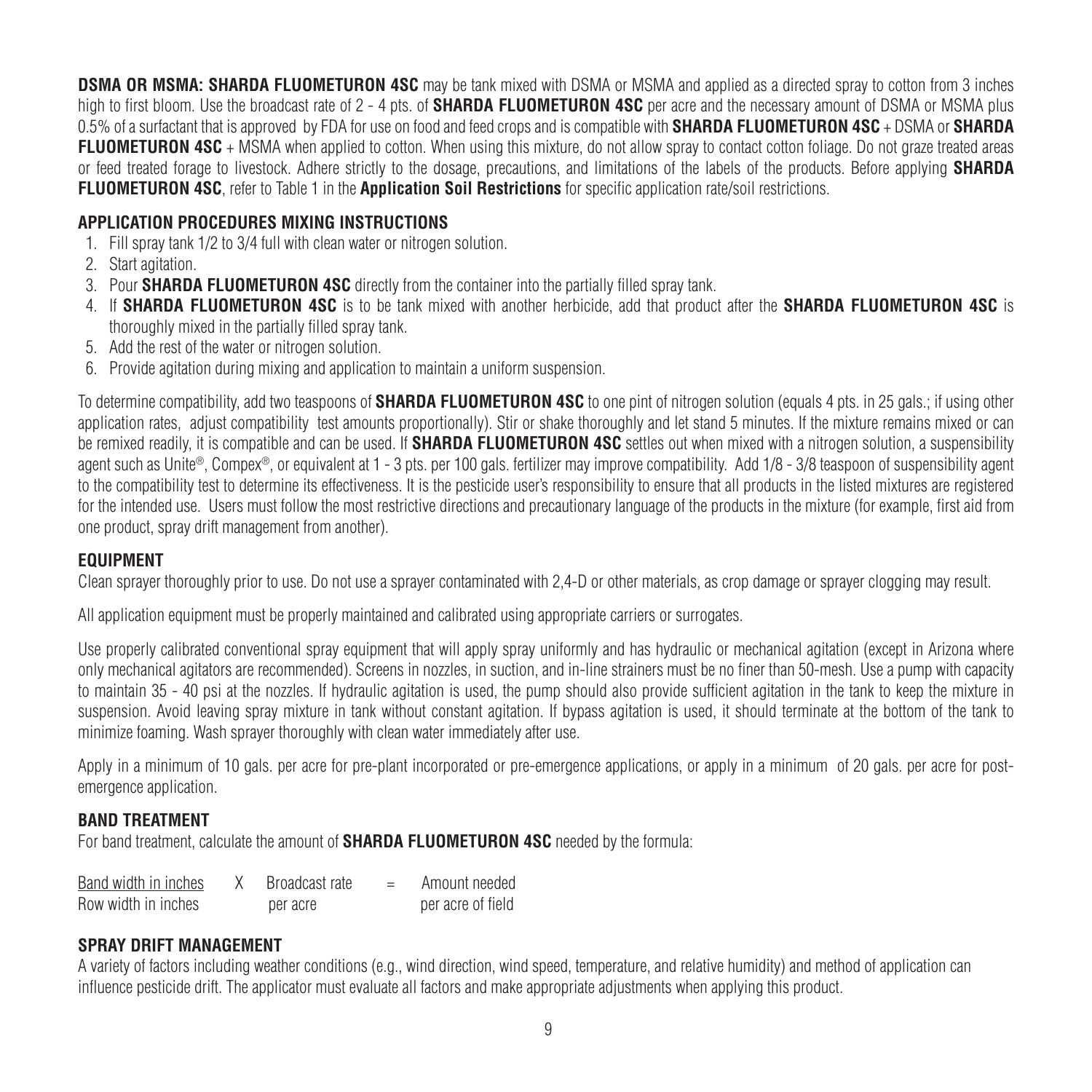**Wind Speed:** Do not apply at wind speeds greater than 15 mph.

**Droplet Size:** Apply as a medium or coarser spray (ASAE Standard 572).

**Temperature Inversions:** If applying at wind speeds less than 3 mph, the applicator must determine if a) conditions of temperature inversion exist, or b) stable atmospheric conditions exist at or below nozzle height. Do not make applications into areas of temperature inversions or stable atmospheric conditions.

**Other State and Local Requirements:** Applicators must follow all state and local pesticide drift requirements regarding application of Fluometuron. Where states have more stringent regulations, they must be observed.

**Equipment:** All application equipment must be properly maintained and calibrated using appropriate carriers or surrogates.

## **Additional Requirements for Aerial Applications:**

- 1. The boom length must not exceed 75% of the wingspan or 90% of the rotor blade diameter.
- 2. Release spray at the lowest height consistent with efficacy and flight safety. Do not release spray at a height greater than 10 feet above the crop canopy unless a greater height is required for aircraft safety.
- 3. When applications are made with a crosswind, the swath must be displaced downwind. The applicator must compensate for this displacement at the up and downwind edge of the application area by adjusting the path of the aircraft upwind.

## **Additional Requirement for Ground Boom Application:**

1. Do not apply with a nozzle height greater than 4 feet above the crop canopy.

## **Sensitive Areas**

Only apply **SHARDA FLUOMETURON 4SC** when the potential for drift to adjacent sensitive areas (e.g., residential areas, bodies of water, known habitat for threatened or endangered species, non-target crops) is minimal (e.g., when wind is blowing away from sensitive areas).

## **STORAGE AND DISPOSAL**

Do not contaminate water, food, or feed by storage or disposal.

**PESTICIDE STORAGE:** Keep container closed when not in use. Store product in original container only, away from food or feed. **PESTICIDE DISPOSAL:** Wastes resulting from the use of this product must be disposed of on site or at an approved waste disposal facility. **CONTAINER HANDLING:**

**Nonrefillable Container (five gallons or less):** Nonrefillable container. Do not reuse or refill this container. Offer for recycling, if available. Clean container promptly after emptying. Triple rinse as follows: Empty the remaining contents into application equipment or a mix tank and drain for 10 seconds after the flow begins to drip. Fill the container 1/4 full with water and recap. Shake for 10 seconds. Pour rinsate into application equipment or a mix tank or store rinsate for later use or disposal. Drain for 10 seconds after the flow begins to drip. Repeat this procedure two more times. Then puncture and dispose of in a sanitary landfill, incinerate or burn, if allowed by state and local authorities. Stay out of smoke from burning container.

## **CONDITIONS OF SALE AND LIMITATION OF WARRANTY AND LIABILITY**

**NOTICE:** Read the entire Directions for Use and Conditions of Sale and Limitation of Warranty and Liability before buying or using this product. If the terms are not acceptable, return the product at once, unopened, and the purchase price will be refunded. The Directions for Use of this product must be followed carefully. It is impossible to eliminate all risks inherently associated with the use of this product. Crop injury, ineffectiveness or other unintended consequences may result because of such factors as manner of use or application, weather or crop conditions, presence of other materials or other influencing factors in the use of the product, which are beyond the control of Sharda USA LLC ("SHARDA") or Seller. To the extent consistent with applicable law, Buyer and User agree to hold SHARDA and Seller harmless for any claims relating to such factors.

SHARDA warrants that this product conforms to the chemical description on the label and is reasonably fit for the purposes stated in the Directions for Use,